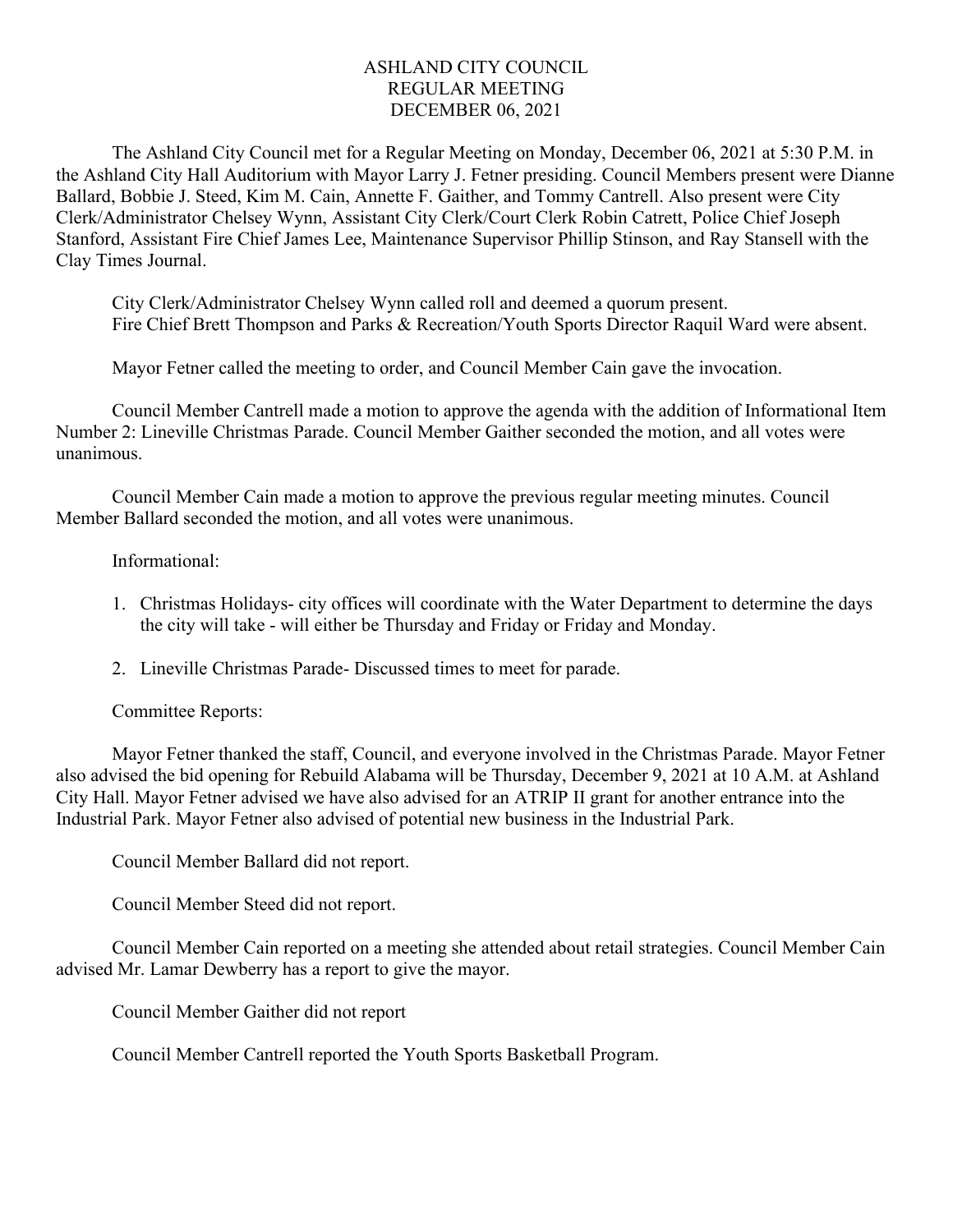Police Chief Stanford reported on the graduation of Officer Hudson Burns. Chief Stanford also reported the Police Department has been awarded a grant in the amount of \$124,975.00 from the Office of Justice Rural Violent Crime Reduction Initiative. Chief Stanford advised the grant is a great step forward for our city. Chief Stanford also advised the grant is a three-year grant, the first year will be purchasing the equipment.

Assistant Fire Chief Lee reported on calls received by the Fire Department. Assistant Fire Chief Lee thanked the city for the float in the parade, and advised the Grand Marshall's were a success.

Maintenance Supervisor Stinson reported on regular meeting agenda items. Supervisor Stinson advised Mr. Hanners has been with the department for a while and is a good worker. Supervisor Stinson also reported on a pre-bid meeting for the Rebuild Alabama project. Supervisor Stinson also advised the housing authority is also back to working on the restrooms at the Wynn Building.

City Clerk/Administrator Wynn did not report.

New Business:

Council Member Cain made a motion approving to pay the bills received since the last regular meeting in the amount of \$11,480.53. Council Member Gaither seconded the motion, and all votes were unanimous.

Council Member Gaither made a motion to approve the Fire Department Clothing Allowance in the amount of \$1,600.00. Council Member Cantrell seconded the motion, and all votes were unanimous.

Council Member Cantrell made a motion approving to pay Southeast Management Service \$1,775.50 for hose and ladder testing for Ashland Fire Department. Council Member Cain seconded the motion, and all votes were unanimous.

Council Member Gaither made a motion to pay unused vacation on December 17, 2021. Council Member Cain seconded the motion, and all votes were unanimous.

Council Member Cain made a motion to accept the resignation of Indigent Defense Attorney Tony Hamlin, and Appoint Billy Jackson as the Indigent Defense Attorney for Ashland Municipal Court. Council Member Ballard seconded the motion, and all votes were unanimous.

Council Member Gaither made a motion approving to give Sr. Equipment Operator Randy Hanners an evaluation raise to Range 11 Step 6 effective November 27, 2021. Council Member Cantrell seconded the motion, and all votes were unanimous.

Council Member Cain made a motion approving to give K9/Shift Sergeant Adam Otwell an evaluation raise to Range 14 Step 4 effective December 10, 2021. Council Member Gaither seconded the motion, and all votes were unanimous.

Council Member Cantrell made a motion to give Shift Sergeant Johnny Hamlin an evaluation raise to Range 14 Step 4 effective December 10, 2021, and remove him form probation. Council Member Cain seconded the motion, and all votes were unanimous.

Council Member Cain made a motion approving to purchase a 2022 Chevrolet Colorado for Ashland Police Department from Donohoo Chevrolet at a cost of \$28,473.55. Council Member Steed seconded the motion, and all votes were unanimous.